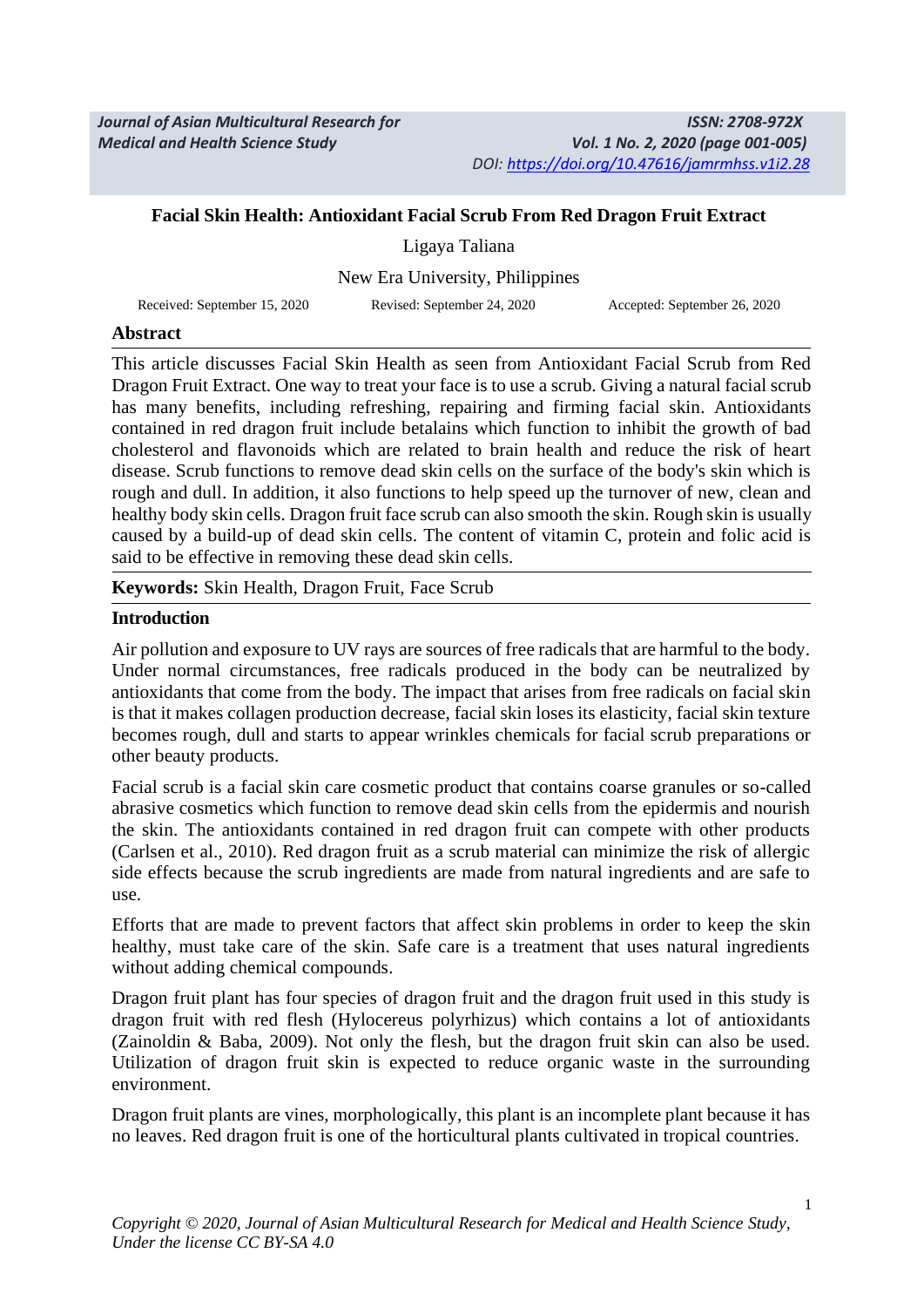# **Dragon fruit morphology**

The fruit is elliptical, the location of the fruit is generally near the end of the branch or stem. Stems can grow more than one fruit, sometimes together or coincide. This red dragon fruit has a fruit smaller than the white dragon fruit. This type of dragon fruit can produce an average weight of up to 500 grams. Red dragon fruit has a sweet taste content of up to 15 briks.

The fruit skin comes from red dragon fruit which weighs 30% of the fruit weight which has not been used optimally. The physical form is similar to a pineapple, except that this fruit has tendrils on its skin and has green scales (Nerdy & Ritarwan, 2019).

# **Chemical Content of Red Dragon Fruit**

Flavonoids, are one of the largest natural phenol groups and are found in all green plants and have secondary metabolite compounds found in green plants, except algae. Flovonoid is composed of two aromatic rings consisting of 15 carbon atoms, where two benzene (C6) rings are attached to a propane (C3) chain to form a C6-C3-C6 arrangement.

Flavonoids are polar compounds so they are easily dissolved in polar solvents ethanol, methanol, butanol, acetone. The presence of sugars that are bound to flavonoids tends to cause flavonoids to dissolve more easily in water and the mixture of the solvent above with water is a good solvent for glycosides (Leong et al., 2008). In contrast, less polar aglycogens tend to dissolve more readily in solvents such as ether and chloroform. Flavonoids function as antioxidants in dragon fruit.

Phenolic compounds are the largest secondary metabolites produced by plants. These compounds are produced in plants via the systematic pathway and the pyruvate pathway. Phenolic compounds can have antioxidant, anti-tumor, antiviral and antibiotic activity (Babula et al., 2009). Phenolic compounds are defined chemically as the presence of at least one aromatic ring carrying a hydroxyl group. Polyphenols are a group of chemicals found in plants. This substance has a distinctive sign that it has many phenol groups in its molecule. Polyphenol derivatives as antioxidants can stabilize free radicals by complementing the lack of electrons that free radicals have, and inhibiting the chain reaction of free radical formation. The mechanism of polyphenol compounds as antioxidants is by donating hydrogen from their hydroxyl groups. Polyphenols are components that play a role in antioxidant activity in fruits and vegetables (Hattenschwiler & Vitousek, 2000).

## **Care in maintaining healthy facial skin**

Acne does sometimes interfere with appearance, therefore it is necessary to reduce or better avoid foods that can cause acne, such as fried foods, especially if they are fried using unhealthy oils. In addition, consume less nuts. Nuts contain androgens, which can make acne worse on the face.

Besides functioning as thirst quencher, mineral water is also very good for beauty treatments. Get used to drinking water before bed at least half a liter and feel the benefits on facial skin.

This type of facial treatment is a type of treatment that is generally chosen by some women. Facials themselves have various types, because each treatment salon also offers different types of facials. Facial is a procedure to clean facial skin from all types of facial impurities, such as pimples, blackheads, and others (Angermeier, 1999). Generally, this type of treatment uses green tea extracts that contain antiseptics, so they can cure acne problems. Before doing this treatment, it's a good idea to have a discussion with a dermatologist first, so that you know the current condition of your facial skin.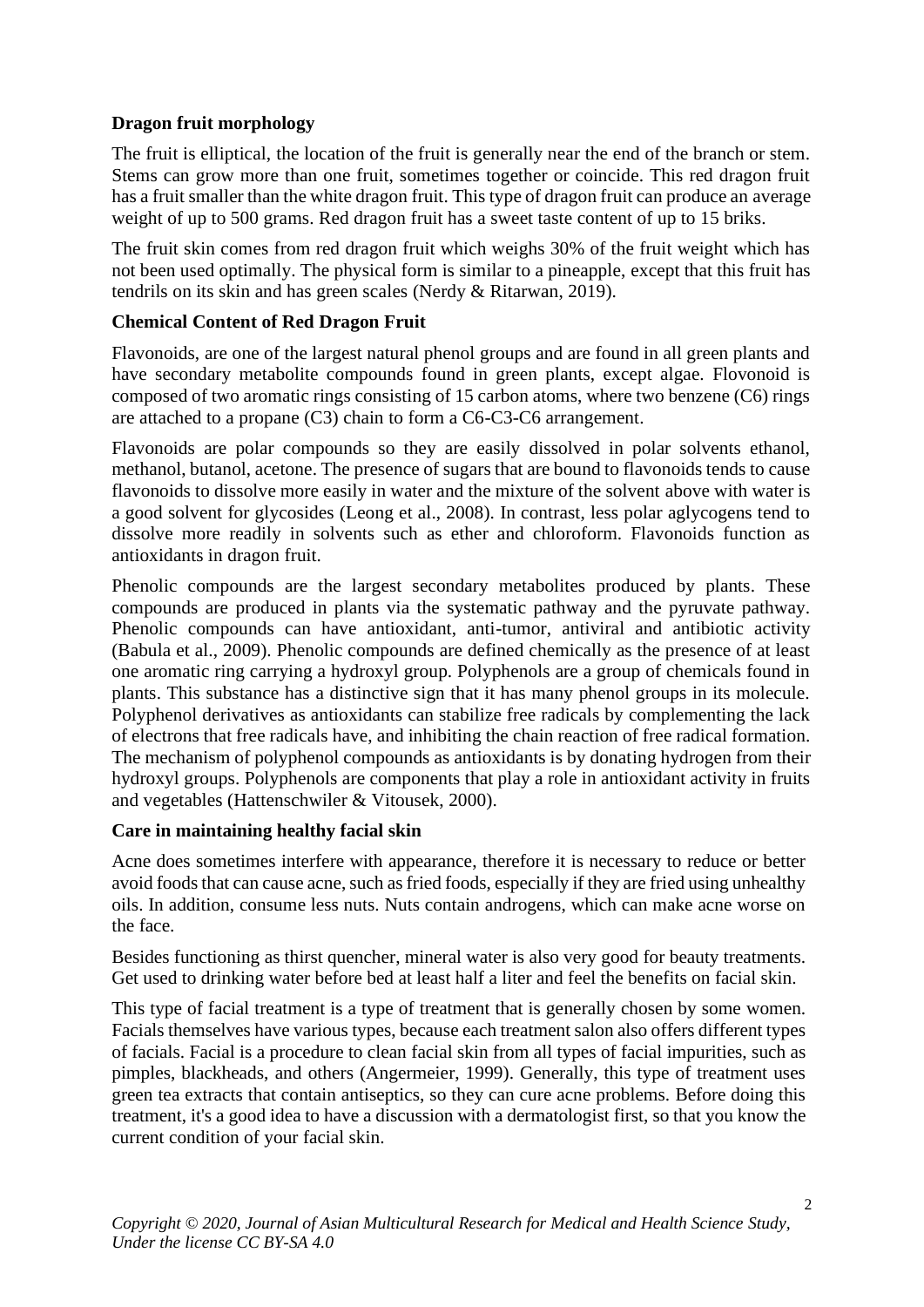One way to treat your face is to use a mask. Giving natural face masks has many benefits, including refreshing, repairing and tightening facial skin, improving blood circulation, stimulating the activity of skin cells, removing dead skin cells, softening the skin, and providing nutrition to the skin. Thus, it can be said that masks are one of the most effective facial cleansers. And seeing the various benefits of this face mask, it would be very good if the mask was done regularly.

## **Face Scrub Description**

Facial soap is soap that is specially made and used to clean the face. There are 2 types of facial soap, namely facial wash and facial scrub. Facial wash is used to clean the face from dirt and dust. Facial scrubs are used to help exfoliate dead skin cells.

The history of scrubs begins with the Egyptians, who used various animal oils and alabaster to improve skin texture. The growing scrub uses sulfur, mustard and limestone. In Europe, the Gypsies then developed several chemicals for exfoliating the skin (exfoliating) that developed from generation to generation.

Scrub functions to remove dead skin cells on the surface of the body's skin which is rough and dull. In addition, it also functions to help speed up the turnover of new, clean and healthy body skin cells. George Mackee uses phenol as a scrub to treat acne scarring (Nagaraju & Savitha, 2016). applied to the skin for 30-60 seconds and then rinsed with ethanol in four to six treatments at 2 month intervals.

## **Antioxidants**

In a chemical sense, antioxidants are electron-giving compounds, while in a biological sense antioxidants are molecules or compounds that can reduce free radical activity by preventing cell oxidation.

Antioxidants have an important role as a substance that is efficacious for various diseases related to lifestyle such as cancer, diabetes, cardiovascular and other degenerative diseases. This is related to lifestyle and levels of stress that occur continuously, the negative effects of pollution and exposure to harmful chemical compounds. All of these things can lead to the accumulation of dangerous free radicals.

Natural antioxidants are a type of antioxidant that comes from plants and animals. Examples of natural antioxidants are tocopherol, ascorbic acid, phenolic components, hydroxinic derivatives, curamine.

There are many foods that can be a source of natural antioxidants, for example spices, tea, chocolate, leaves, seeds of cereal, and vegetables. Natural sources of antioxidants are generally phenolic compounds that are scattered throughout the plant. Phenolic compounds, among others, can be in the flavonoid group. The ability of flavonoids as antioxidants has been widely researched, where flavonoids have the ability to reduce or reduce free radicals and also as antifree radicals. Natural chemical compounds that are classified as antioxidants are ellagic acid, proanthocyanidin, polyphenols, carotenoids, astaxantin, tocopherol, and glutathione.

## **Face Scrub Using Dragon Fruit**

Dragon fruit face scrub can also smooth the skin. Rough skin is usually caused by a build-up of dead skin cells. The content of vitamin C, protein and folic acid is said to be effective in removing dead skin cells (Koch et al., 2010). To use it, you only need to mix the dragon fruit mask with lime. Then, apply the mask on your face and rub gently until the dead skin cells are exfoliated.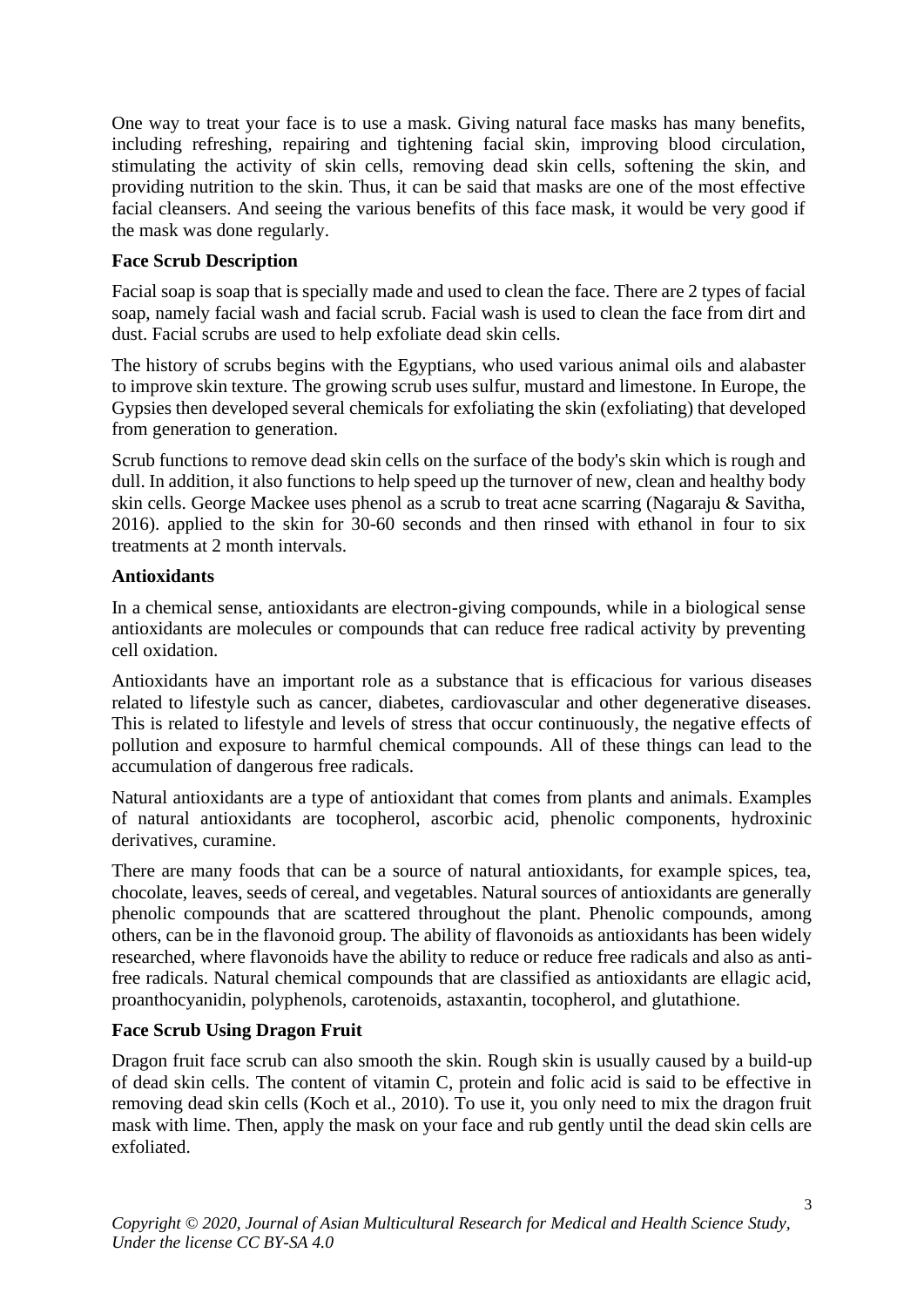There are several types of antioxidants in red dragon fruit, especially in the seeds. Antioxidants are compounds that protect cells in the body from free radicals. Free radicals are unstable molecules that trigger various chronic diseases and cause aging. Antioxidants contained in red dragon fruit include betalains which function to inhibit the growth of bad cholesterol and flavonoids which are related to brain health and reduce the risk of heart disease.

Dragon fruit has many types, the best used for making masks are purple dragon fruit and red dragon fruit. The nutritional content of these two types of dragon fruit is indeed the highest compared to other types, such as white dragon fruit, and others. The method is quite easy, which is only by providing half a medium-sized red or purple dragon fruit, then cutting it into smaller pieces then puree. After that, just apply the mask to the entire surface of the face, and wait for 20 minutes until the mask starts to dry. After that, rinse with cold water to close the open pores of the face. Do this treatment at least 2 times a week for maximum results.

Dragon fruit accelerates the healing process of acne. The content of antioxidants, vitamin C, and vitamin E are proven to accelerate the healing of acne without drying out facial skin. Apart from curing acne, this dragon fruit mask can also brighten dry and dull skin. Vitamin B3 contained in dragon fruit is proven to brighten dry and dull skin, as well as restore redness to facial skin (Seckel, 2005). The very high vitamin E content in dragon fruit can be used to soften facial skin without clogging pores.

Then there is the content of hydroxycinnamates, which are a group of compounds that in several animal studies and test tubes have shown resistance to cancer.

In addition, red dragon fruit also contains other antioxidants such as Vitamin C, beta-carotene, and lycopene which can ward off free radicals and also strengthen the immune system.

#### **Conclusion**

There are several types of antioxidants in red dragon fruit, especially in the seeds. Antioxidants are compounds that protect cells in the body from free radicals. Free radicals are unstable molecules that trigger various chronic diseases and cause aging. Dragon fruit accelerates the healing process of acne. The content of antioxidants, vitamin C, and vitamin E are proven to accelerate the healing of acne without drying out facial skin. Apart from curing acne, this dragon fruit mask can also brighten dry and dull skin. Scrub from red dragon fruit can function to remove dead skin cells on the surface of the body's skin which is rough and dull. In addition, it also functions to help speed up the turnover of new, clean and healthy body skin cells.

#### **References**

- Angermeier, M. C. (1999). Treatment of facial vascular lesions with intense pulsed light. *Journal of cutaneous laser therapy*, *1*(2), 95-100.
- Babula, P., Adam, V., Havel, L., & Kizek, R. (2009). Noteworthy secondary metabolites naphthoquinones-their occurrence, pharmacological properties and analysis. *Current Pharmaceutical Analysis*, *5*(1), 47-68.
- Carlsen, M. H., Halvorsen, B. L., Holte, K., Bøhn, S. K., Dragland, S., Sampson, L., & Barikmo, I. (2010). The total antioxidant content of more than 3100 foods, beverages, spices, herbs and supplements used worldwide. *Nutrition journal*, *9*(1), 3.
- Hättenschwiler, S., & Vitousek, P. M. (2000). The role of polyphenols in terrestrial ecosystem nutrient cycling. *Trends in ecology & evolution*, *15*(6), 238-243.
- Koch, L., Kuhn, S., Sorg, H., Gruene, M., Schlie, S., Gaebel, R., ... & Vogt, P. M. (2010). Laser printing of skin cells and human stem cells. *Tissue Engineering Part C: Methods*, *16*(5), 847-854.

*Copyright © 2020, Journal of Asian Multicultural Research for Medical and Health Science Study, Under the license CC BY-SA 4.0*